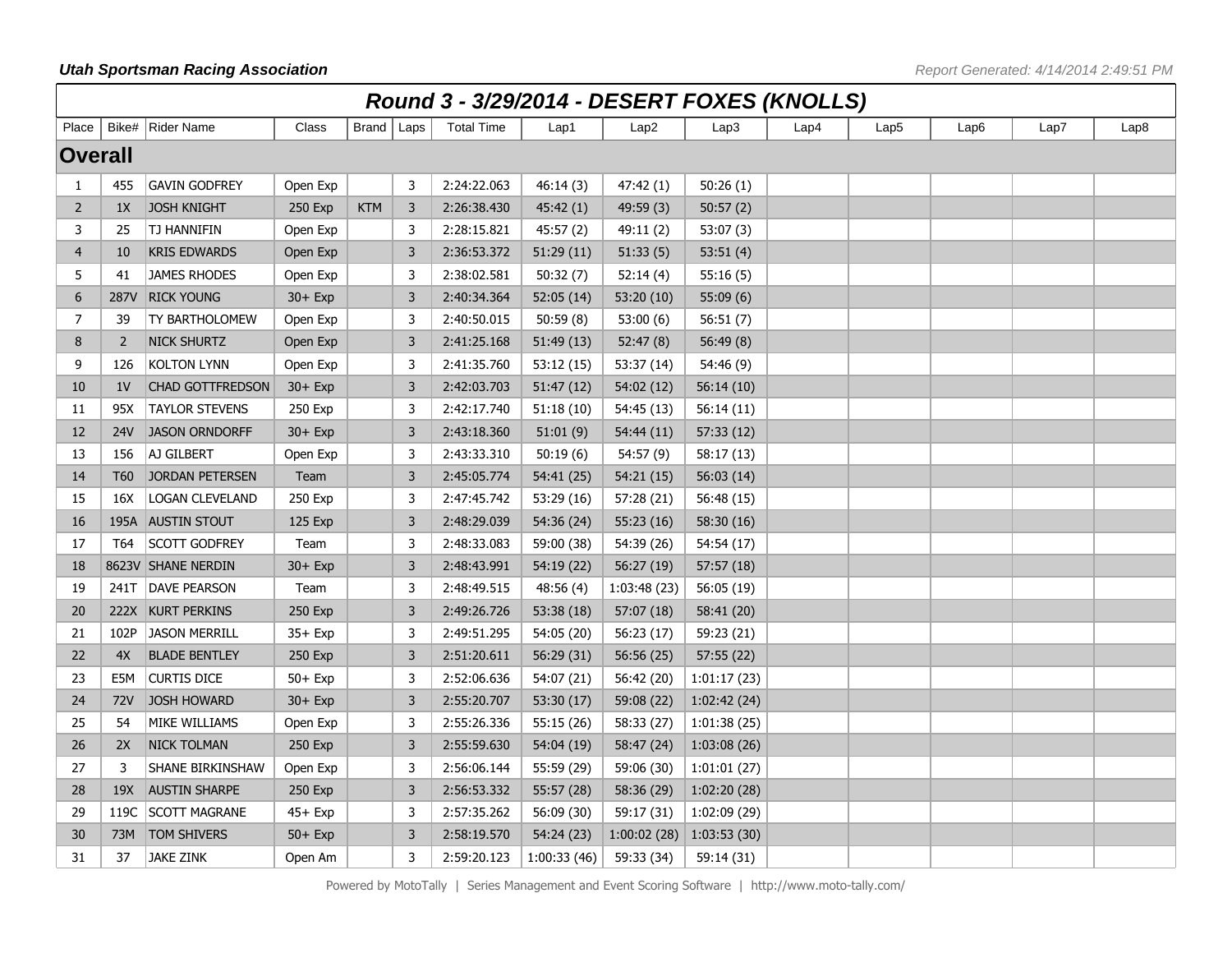|                | Round 3 - 3/29/2014 - DESERT FOXES (KNOLLS) |                          |                |              |   |                   |             |                                               |             |      |                  |      |      |                  |
|----------------|---------------------------------------------|--------------------------|----------------|--------------|---|-------------------|-------------|-----------------------------------------------|-------------|------|------------------|------|------|------------------|
| Place          |                                             | Bike#   Rider Name       | Class          | Brand   Laps |   | <b>Total Time</b> | Lap1        | Lap <sub>2</sub>                              | Lap3        | Lap4 | Lap <sub>5</sub> | Lap6 | Lap7 | Lap <sub>8</sub> |
| <b>Overall</b> |                                             |                          |                |              |   |                   |             |                                               |             |      |                  |      |      |                  |
| 32             | 75X                                         | ROPE CHRISTENSEN         | 250 Am         |              | 3 | 3:00:03.368       | 1:01:33(53) | 1:00:47(42)                                   | 57:43 (32)  |      |                  |      |      |                  |
| 33             | 714A                                        | <b>ROSS SUMMERS</b>      | 125 Am         |              | 3 | 3:00:56.983       | 1:01:55(58) | 58:39 (36)                                    | 1:00:22(33) |      |                  |      |      |                  |
| 34             | 93                                          | PORTER BARNES            | Open Am        |              | 3 | 3:01:47.157       | 1:01:48(57) | 58:42 (35)                                    | 1:01:17(34) |      |                  |      |      |                  |
| 35             | 418V                                        | <b>ZACHARY WILSON</b>    | 30+ Exp        |              | 3 | 3:02:12.011       | 57:11 (33)  | $1:01:23(32)$ 1:03:38 (35)                    |             |      |                  |      |      |                  |
| 36             | 55T                                         | <b>DALLAS CARMODY</b>    | Team           |              | 3 | 3:02:24.636       | 1:01:45(55) | 58:17 (33)                                    | 1:02:22(36) |      |                  |      |      |                  |
| 37             | 1P                                          | <b>ALEX HINES</b>        | $35+$ Exp      |              | 3 | 3:02:49.641       | 59:46 (43)  | $1:01:17(37)$ 1:01:46(37)                     |             |      |                  |      |      |                  |
| 38             | 150T                                        | <b>KYLE SPENCER</b>      | Team           |              | 3 | 3:02:54.756       | 1:00:38(47) | 1:03:03(45)                                   | 59:13 (38)  |      |                  |      |      |                  |
| 39             | T56                                         | <b>TREVOR LANGFORD</b>   | Team           |              | 3 | 3:03:38.898       | 57:56 (35)  | $1:04:27(43)$ 1:01:15 (39)                    |             |      |                  |      |      |                  |
| 40             | 272                                         | <b>CHRIS WINN</b>        | Open Exp       |              | 3 | 3:06:01.095       | 57:05(32)   | $1:04:25(38)$ 1:04:31 (40)                    |             |      |                  |      |      |                  |
| 41             | T61                                         | <b>HUNTER CARMODY</b>    | Team           |              | 3 | 3:06:11.609       | 55:45 (27)  | 1:14:43(65)                                   | 55:43 (41)  |      |                  |      |      |                  |
| 42             | 311V                                        | <b>KIRK STEADMAN</b>     | $30 + Exp$     |              | 3 | 3:07:11.550       |             | $1:01:05(48)$ 1:00:32 (39) 1:05:34 (42)       |             |      |                  |      |      |                  |
| 43             | 317V                                        | <b>JAKE SIMMONS</b>      | $30 + Exp$     |              | 3 | 3:07:42.724       | 49:33 (5)   | 54:58(7)                                      | 1:23:11(43) |      |                  |      |      |                  |
| 44             | 962T                                        | <b>MIKE KNIGHT</b>       | Team           |              | 3 | 3:08:03.400       | 59:40 (42)  | $1:06:19(52)$ 1:02:04 (44)                    |             |      |                  |      |      |                  |
| 45             | 77                                          | <b>TAYLOR BONNER</b>     | Open Am        |              | 3 | 3:08:46.903       | 1:01:46(56) | $\vert$ 1:02:15 (46) $\vert$ 1:04:45 (45)     |             |      |                  |      |      |                  |
| 46             | 68C                                         | PAUL NELSON              | $45+Am$        |              | 3 | 3:09:14.021       |             | $1:03:05(65)$ 1:02:32 (51) 1:03:37 (46)       |             |      |                  |      |      |                  |
| 47             | 37M                                         | <b>GUY GREEN</b>         | $50+$ Exp      |              | 3 | 3:09:50.498       | 59:03 (39)  | $1:02:37(40)$ 1:08:10 (47)                    |             |      |                  |      |      |                  |
| 48             | 45S                                         | <b>MARC BARLAGE</b>      | $40+$ Exp      |              | 3 | 3:10:05.870       | 1:00:31(45) | $\vert$ 1:04:21 (49) 1:05:13 (48)             |             |      |                  |      |      |                  |
| 49             | T59                                         | Team                     | Team           |              | 3 | 3:10:07.247       | 58:28 (36)  | $1:08:30(57)$   1:03:09 (49)                  |             |      |                  |      |      |                  |
| 50             | T <sub>57</sub>                             | <b>SLATOR BALDWIN</b>    | Team           |              | 3 | 3:10:56.177       | 57:47 (34)  | 1:15:57(73)                                   | 57:12 (50)  |      |                  |      |      |                  |
| 51             | 159                                         | <b>KYLER CHRISTENSEN</b> | Open Exp       |              | 3 | 3:11:57.702       | 58:29 (37)  | $1:03:18(41)$ 1:10:10 (51)                    |             |      |                  |      |      |                  |
| 52             | 80P                                         | <b>TYSON HANNIG</b>      | $35+$ Exp      |              | 3 | 3:12:17.298       | 59:11 (40)  | $1:04:19(44)$ 1:08:47 (52)                    |             |      |                  |      |      |                  |
| 53             | 18X                                         | <b>COLE FARRELL</b>      | <b>250 Nov</b> |              | 3 | 3:12:34.314       |             | $1:05:04(72)$   $1:01:23(55)$   $1:06:07(53)$ |             |      |                  |      |      |                  |
| 54             | 101C                                        | <b>ROD MURPHY</b>        | $45+$ Exp      |              | 3 | 3:12:48.348       |             | $1:01:11(51)$ 1:05:44 (56) 1:05:53 (54)       |             |      |                  |      |      |                  |
| 55             | 4S                                          | <b>COREY COLLINS</b>     | 40+ Exp        |              | 3 | 3:13:31.329       | 59:27 (41)  | $1:05:04(48)$   1:09:00 (55)                  |             |      |                  |      |      |                  |
| 56             | 111X                                        | <b>PAYTON GERBER</b>     | 250 Am         |              | 3 | 3:13:53.094       |             | $1:02:17(60)$ 1:04:55 (58) 1:06:41 (56)       |             |      |                  |      |      |                  |
| 57             | A5P                                         | <b>TODD JENKINS</b>      | $35+Am$        |              | 3 | 3:13:59.012       |             | 1:01:07 (49)   1:03:00 (47)   1:09:52 (57)    |             |      |                  |      |      |                  |
| 58             | 263                                         | <b>TYLER SORENSEN</b>    | Open Am        |              | 3 | 3:14:25.252       |             | $1:05:48(75)$ 1:04:19 (64) 1:04:18 (58)       |             |      |                  |      |      |                  |
| 59             | 962A                                        | <b>KOBEE KNIGHT</b>      | 125 Am         |              | 3 | 3:14:58.593       |             | $1:04:16(71)$ 1:04:19 (63) 1:06:23 (59)       |             |      |                  |      |      |                  |
| 60             | 2C                                          | <b>VINCE BARNES</b>      | $45+$ Exp      |              | 3 | 3:15:08.230       |             | $1:02:00(59)$ 1:05:12 (59) 1:07:56 (60)       |             |      |                  |      |      |                  |
| 61             | <b>13S</b>                                  | MICHAEL WOODALL          | $40+$ Exp      |              | 3 | 3:15:42.779       |             | 1:02:22 (62) 1:05:20 (60) 1:08:00 (61)        |             |      |                  |      |      |                  |
| 62             | 75S                                         | <b>SELBY BRINGHURST</b>  | $40+Am$        |              | 3 | 3:16:52.486       |             | $1:03:50(69)$ 1:04:05 (61) 1:08:57 (62)       |             |      |                  |      |      |                  |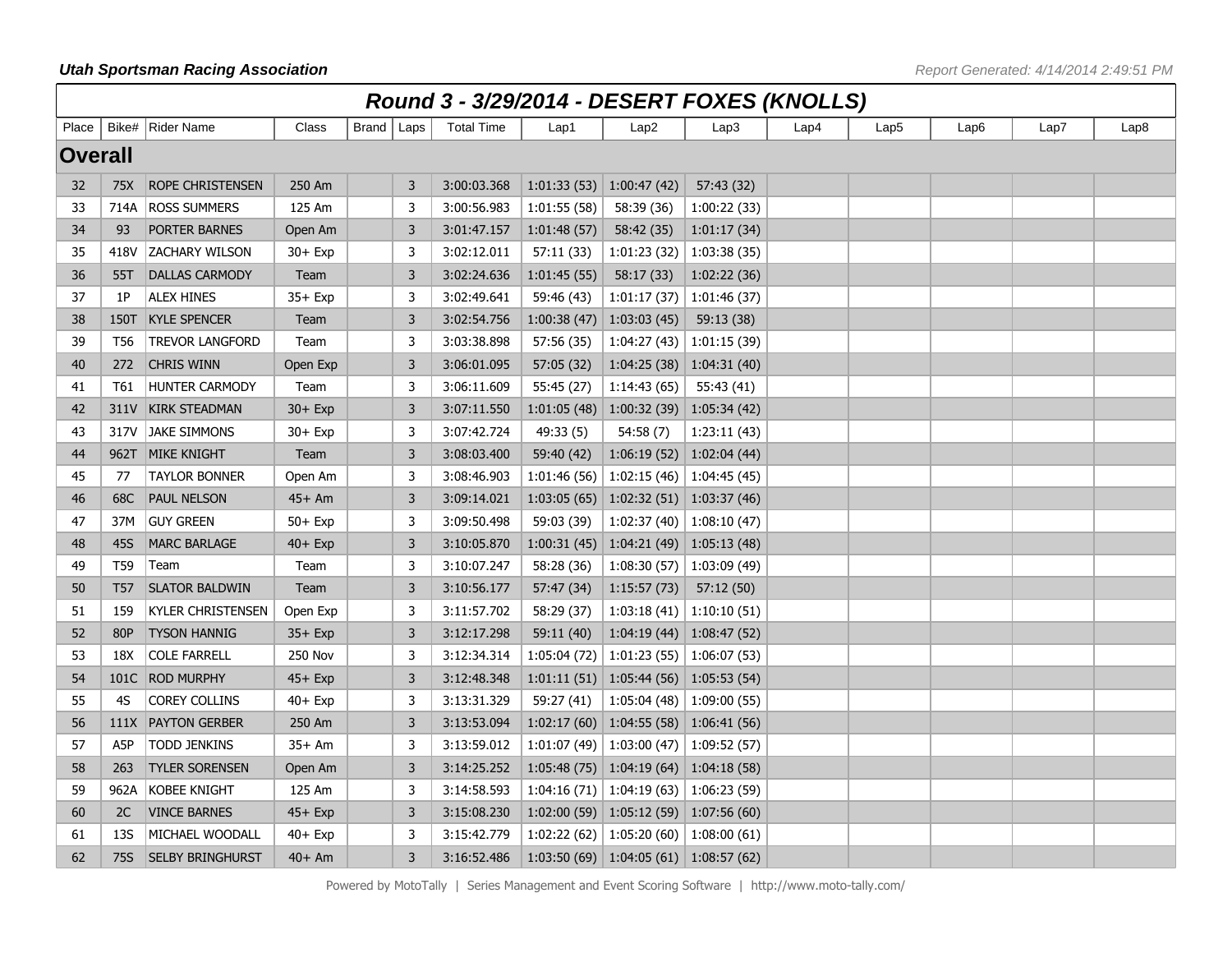|                | Round 3 - 3/29/2014 - DESERT FOXES (KNOLLS) |                        |                |              |                |                   |                                                                   |                                               |      |      |                  |      |      |      |
|----------------|---------------------------------------------|------------------------|----------------|--------------|----------------|-------------------|-------------------------------------------------------------------|-----------------------------------------------|------|------|------------------|------|------|------|
| Place          |                                             | Bike# Rider Name       | Class          | Brand   Laps |                | <b>Total Time</b> | Lap1                                                              | Lap <sub>2</sub>                              | Lap3 | Lap4 | Lap <sub>5</sub> | Lap6 | Lap7 | Lap8 |
| <b>Overall</b> |                                             |                        |                |              |                |                   |                                                                   |                                               |      |      |                  |      |      |      |
| 63             | 32                                          | <b>JAMES TOTTEN</b>    | Open Am        |              | 3              | 3:18:03.594       |                                                                   | $1:03:39(66)$ 1:02:39 (54) 1:11:45 (63)       |      |      |                  |      |      |      |
| 64             | 23X                                         | <b>KADE PATTEN</b>     | 250 Am         |              | $\overline{3}$ | 3:18:24.053       |                                                                   | $1:05:31(74)$ 1:06:08 (67) 1:06:45 (64)       |      |      |                  |      |      |      |
| 65             | 428C                                        | <b>JIM KONE</b>        | $45+$ Exp      |              | 3              | 3:19:31.386       |                                                                   | $1:01:44(54)$ 1:06:34 (62) 1:11:13 (65)       |      |      |                  |      |      |      |
| 66             | T <sub>67</sub>                             | <b>TERRAL TYLER</b>    | Team           |              | 3              | 3:19:43.328       |                                                                   | $1:06:37(80)$   $1:08:02(75)$   $1:05:04(66)$ |      |      |                  |      |      |      |
| 67             | 669C                                        | <b>WAYNE DOMKE</b>     | 45+ Am         |              | 3              | 3:20:34.781       |                                                                   | 1:06:50 (81)   1:06:20 (69)   1:07:24 (67)    |      |      |                  |      |      |      |
| 68             | 50C                                         | <b>MARTY BREWSTER</b>  | 45+ Am         |              | 3              | 3:20:40.268       |                                                                   | $1:01:29(52)$ 1:03:51 (50) 1:15:20 (68)       |      |      |                  |      |      |      |
| 69             | 113A                                        | <b>TYLER FRITZEGS</b>  | <b>125 Nov</b> |              | 3              | 3:21:08.202       | $\vert 1:11:50 \ (105) \vert 1:03:28 \ (76) \vert 1:05:50 \ (69)$ |                                               |      |      |                  |      |      |      |
| 70             | <b>28V</b>                                  | <b>STEPHANIE</b>       | $30+Am$        |              | 3              | 3:21:08.878       |                                                                   | $1:08:13(86)$ 1:05:33 (74) 1:07:22 (70)       |      |      |                  |      |      |      |
| 71             | P <sub>6</sub>                              | <b>HUNTER HOUGHTON</b> | Open Nov       |              | 3              | 3:22:23.689       |                                                                   | $1:07:57(85)$   $1:05:22(70)$   $1:09:04(71)$ |      |      |                  |      |      |      |
| 72             | 77M                                         | <b>BILL SHARPE</b>     | $50+$ Exp      |              | 3              | 3:22:32.785       |                                                                   | $1:00:00(44)$ 1:06:16 (53) 1:16:16 (72)       |      |      |                  |      |      |      |
| 73             | A8                                          | SELBY OLDROYD          | Open Am        |              | 3              | 3:23:55.871       |                                                                   | $1:06:09(77)$ 1:05:41 (68) 1:12:05 (73)       |      |      |                  |      |      |      |
| 74             | 17C                                         | <b>JOHN FORS</b>       | $45+Am$        |              | 3              | 3:24:17.355       |                                                                   | $1:07:12(82)$ 1:08:08 (77) 1:08:57 (74)       |      |      |                  |      |      |      |
| 75             | T <sub>62</sub>                             | <b>ALEX CARLSON</b>    | Team           |              | 3              | 3:28:27.080       |                                                                   | $1:01:08(50)$ 1:17:08 (85) 1:10:11 (75)       |      |      |                  |      |      |      |
| 76             | 89A                                         | <b>HUNTER LONG</b>     | 125 Am         |              | $\overline{3}$ | 3:28:49.615       |                                                                   | 1:03:03 (64) 1:08:12 (66) 1:17:34 (76)        |      |      |                  |      |      |      |
| 77             | A1                                          | <b>AUSTIN MCFEE</b>    | Open Am        |              | 3              | 3:28:52.727       |                                                                   | $1:08:20(87)$ 1:09:05 (80) 1:11:27 (77)       |      |      |                  |      |      |      |
| 78             | 898V                                        | <b>JARED MAUGHAN</b>   | $30 + Nov$     |              | 3              | 3:29:33.565       |                                                                   | $1:11:09(99)$ 1:07:14 (86) 1:11:10 (78)       |      |      |                  |      |      |      |
| 79             | 37P                                         | DAVE MOSHER            | 35+ Am         |              | 3              | 3:32:11.013       |                                                                   | $1:09:26(92)$   $1:08:38(82)$   $1:14:07(79)$ |      |      |                  |      |      |      |
| 80             | 39A                                         | EVAN DEGRAY            | 125 Am         |              | 3              | 3:32:12.380       | $1:11:51(106)$ 1:08:40 (89) 1:11:41 (80)                          |                                               |      |      |                  |      |      |      |
| 81             | 194W                                        | <b>SHELBIE KOLAN</b>   | Women Am       |              | 3              | 3:32:15.160       |                                                                   | 1:09:41 (93)   1:05:41 (78)   1:16:53 (81)    |      |      |                  |      |      |      |
| 82             | 292X                                        | <b>PAXTON VAN DE</b>   | 250 Am         |              | 3              | 3:32:21.657       |                                                                   | $1:06:25(79)$ 1:09:10 (79) 1:16:46 (82)       |      |      |                  |      |      |      |
| 83             | 711                                         | <b>RYAN HENRICHSEN</b> | Open Am        |              | 3              | 3:33:40.933       |                                                                   | 1:03:48 (68)   1:09:51 (72)   1:20:01 (83)    |      |      |                  |      |      |      |
| 84             | 32S                                         | <b>ANDY WINTERS</b>    | $40+Am$        |              | $\overline{3}$ | 3:34:18.973       |                                                                   | $1:06:01(76)$ 1:12:08 (84) 1:16:09 (84)       |      |      |                  |      |      |      |
| 85             |                                             | A14A SCOTT MYERS       | 125 Am         |              | $\overline{3}$ | 3:34:19.701       |                                                                   | $1:09:16(91)$ 1:11:12 (88) 1:13:51 (85)       |      |      |                  |      |      |      |
| 86             | 52                                          | MITCH UNDERWOOD        | Open Am        |              | 3              | 3:35:13.742       | $\vert 1:11:23$ (101) 1:10:36 (94) 1:13:14 (86)                   |                                               |      |      |                  |      |      |      |
| 87             | 21M                                         | <b>RON ZOBELL</b>      | $50+$ Exp      |              | 3              | 3:36:54.806       |                                                                   | $1:08:29(88)$   1:13:15 (93)   1:15:10 (87)   |      |      |                  |      |      |      |
| 88             | 808P                                        | <b>COREY OLSEN</b>     | $35+Am$        |              | 3              | 3:36:58.930       |                                                                   | $1:10:59(98)$ 1:10:37 (92) 1:15:22 (88)       |      |      |                  |      |      |      |
| 89             | 977A                                        | <b>CHANCE NEWSON</b>   | <b>125 Nov</b> |              | 3              | 3:37:47.957       |                                                                   | 1:09:42 (94)   1:08:07 (81)   1:19:58 (89)    |      |      |                  |      |      |      |
| 90             | 62S                                         | <b>CHRIS LANDERS</b>   | $40+Am$        |              | 3              | 3:38:11.255       | $\vert 1:11:27(102)\vert 1:11:55(99)\vert 1:14:49(90)$            |                                               |      |      |                  |      |      |      |
| 91             | A3X                                         | Luke Mitchell          | 250 Am         |              | 3              | 3:39:05.831       |                                                                   | $1:10:00(95)$ 1:12:30 (95) 1:16:35 (91)       |      |      |                  |      |      |      |
| 92             | 45                                          | <b>MARTIN SMITH</b>    | Open Am        |              | 3              | 3:40:16.212       | $\vert 1:13:43 \ (116) \vert 1:09:33 \ (98) \vert 1:17:00 \ (92)$ |                                               |      |      |                  |      |      |      |
| 93             | 71                                          | <b>JAYDEN DENSLEY</b>  | Open Nov       |              | 3              | 3:41:14.908       |                                                                   | $1:10:20(96)$   1:12:15 (96)   1:18:39 (93)   |      |      |                  |      |      |      |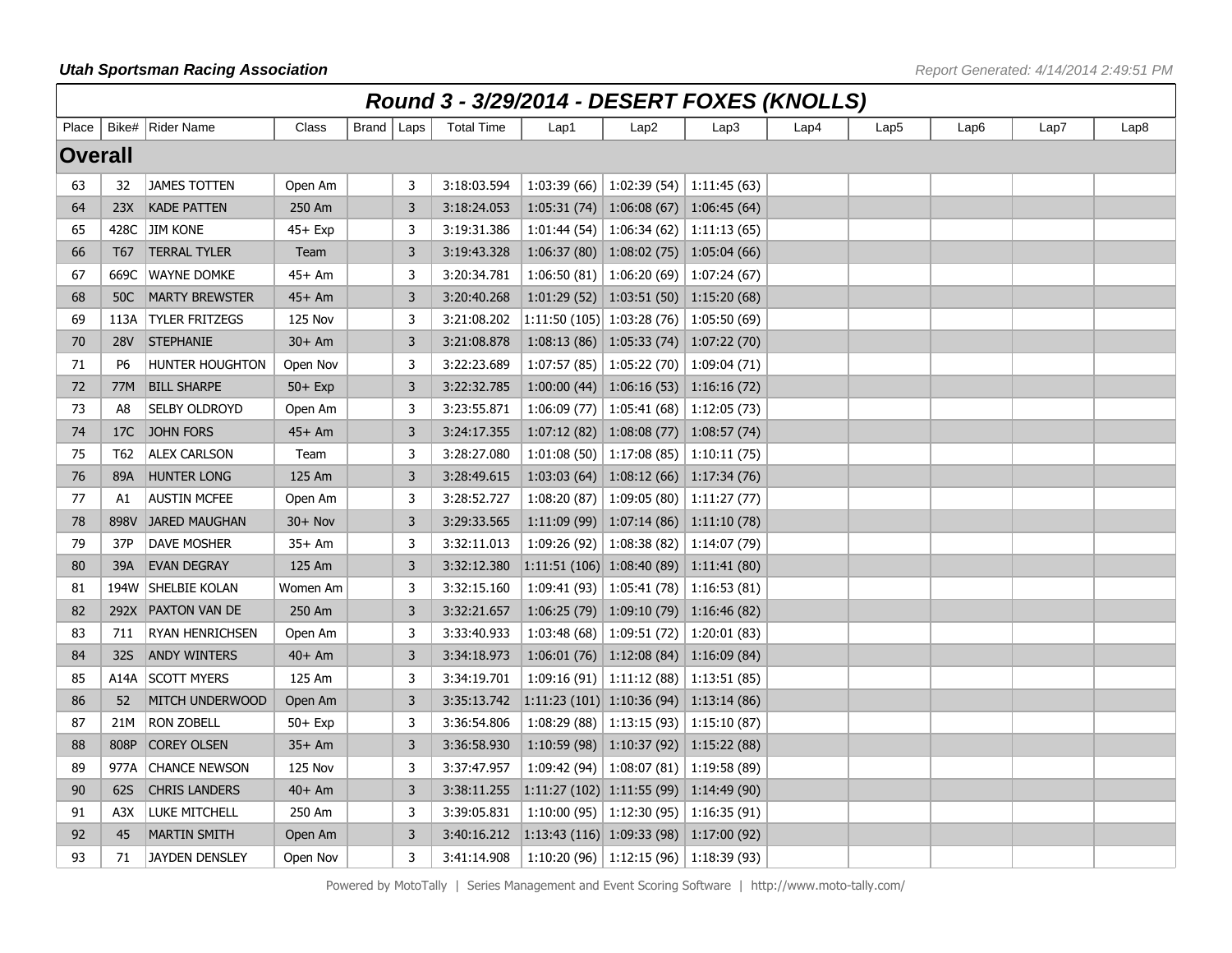|                | Round 3 - 3/29/2014 - DESERT FOXES (KNOLLS) |                        |                |              |                |                   |                                                          |                                         |      |      |      |      |      |                  |
|----------------|---------------------------------------------|------------------------|----------------|--------------|----------------|-------------------|----------------------------------------------------------|-----------------------------------------|------|------|------|------|------|------------------|
| Place          |                                             | Bike#   Rider Name     | Class          | Brand   Laps |                | <b>Total Time</b> | Lap1                                                     | Lap2                                    | Lap3 | Lap4 | Lap5 | Lap6 | Lap7 | Lap <sub>8</sub> |
| <b>Overall</b> |                                             |                        |                |              |                |                   |                                                          |                                         |      |      |      |      |      |                  |
| 94             | 24M                                         | <b>MIKE NIELD</b>      | $50+$ Exp      |              | 3              | 3:43:46.864       |                                                          | $1:07:47(83)$ 1:12:00 (87) 1:23:59 (94) |      |      |      |      |      |                  |
| 95             | 50                                          | <b>WALKER RIX</b>      | Open Nov       |              | 3              | 3:48:46.892       | $\vert 1:12:16(110) \vert 1:09:04(90) \vert 1:27:26(95)$ |                                         |      |      |      |      |      |                  |
| 96             | 69S                                         | <b>MIKE STOUT</b>      | $40+$ Exp      |              | 3              | 3:48:47.237       | $\vert 1:12:59(113) \vert 1:10:15(97) \vert 1:25:33(96)$ |                                         |      |      |      |      |      |                  |
| 97             | 59C                                         | <b>BRIAN PITTARD</b>   | 45+ Exp        |              | 3              | 4:04:57.756       |                                                          | $1:05:13(73)$ 1:12:53 (83) 1:46:51 (97) |      |      |      |      |      |                  |
| 98             | A7                                          | <b>SCOTT CHISHOLM</b>  | Open Am        |              | 3              | 4:06:48.756       |                                                          | $1:06:11(78)$ 1:15:10 (91) 1:45:27 (98) |      |      |      |      |      |                  |
| 99             | 155                                         | <b>JEFF DEWAAL</b>     | Open Exp       |              | 3              | 4:21:25.246       |                                                          | 1:03:46 (67) 1:09:48 (71) 2:07:51 (99)  |      |      |      |      |      |                  |
| 100            | 533                                         | <b>JAXON BOUDEN</b>    | Open Am        |              | $\overline{2}$ | 2:24:38.775       | 1:14:28 (120) 1:10:10 (100)                              |                                         |      |      |      |      |      |                  |
| 101            | 427S                                        | <b>CARY WELCH</b>      | $40+Am$        |              | 2              | 2:24:47.415       | $\vert 1:12:07(108)\vert 1:12:40(101)$                   |                                         |      |      |      |      |      |                  |
| 102            | 1M                                          | <b>MARK SMITH</b>      | $50+$ Exp      |              | $\overline{2}$ | 2:25:13.000       |                                                          | $1:02:51(63)$ 1:22:22 (102)             |      |      |      |      |      |                  |
| 103            | <b>5S</b>                                   | COLLIN SCOTT           | 40+ Exp        |              | $\overline{2}$ | 2:25:14.057       |                                                          | $1:04:12(70)$ 1:21:02 (103)             |      |      |      |      |      |                  |
| 104            | 42X                                         | <b>KYLE MOOS</b>       | <b>250 Nov</b> |              | $\overline{2}$ | 2:25:19.202       | $\vert 1:11:46(103)\vert 1:13:33(104)\vert$              |                                         |      |      |      |      |      |                  |
| 105            | 34C                                         | <b>BRANT ROBERTS</b>   | 45+ Am         |              | $\overline{2}$ | 2:25:21.611       | $\vert 1:11:49(104)\vert 1:13:32(105)$                   |                                         |      |      |      |      |      |                  |
| 106            | 48S                                         | RICHARD HENRIE         | $40+Am$        | <b>KTM</b>   | $\overline{2}$ | 2:25:38.542       | 1:12:43(112) 1:12:55(106)                                |                                         |      |      |      |      |      |                  |
| 107            | 489                                         | <b>BRODY YARDLEY</b>   | Open Nov       |              | 2              | 2:26:37.395       | $\vert 1:12:12(109)\vert 1:14:25(107)$                   |                                         |      |      |      |      |      |                  |
| 108            | 44X                                         | <b>HOLDEN GASSER</b>   | 250 Am         |              | $\overline{2}$ | 2:27:05.360       | $\vert 1:12:16(111) \vert 1:14:49(108) \vert$            |                                         |      |      |      |      |      |                  |
| 109            | 243A                                        | <b>HUNTER</b>          | <b>125 Nov</b> |              | 2              | 2:27:32.256       | $\vert$ 1:08:44 (89) 1:18:48 (109)                       |                                         |      |      |      |      |      |                  |
| 110            | 417M                                        | <b>LYNN SUMMERS</b>    | $50+Am$        |              | $\overline{2}$ | 2:27:34.693       | $\vert 1:11:12(100)\vert 1:16:22(110)\vert$              |                                         |      |      |      |      |      |                  |
| 111            | 56X                                         | <b>CHANDLER</b>        | <b>250 Nov</b> |              | 2              | 2:27:35.043       |                                                          | $1:08:51(90)$ 1:18:44 (111)             |      |      |      |      |      |                  |
| 112            | 564V                                        | MICHAEL JENSEN         | $30+Am$        |              | $\overline{2}$ | 2:27:39.495       | 1:13:43(117) 1:13:56(112)                                |                                         |      |      |      |      |      |                  |
| 113            | 95S                                         | <b>STARLEY STEVENS</b> | $40+$ Exp      |              | 2              | 2:27:44.305       |                                                          | $1:02:19(61)$   1:25:25 (113)           |      |      |      |      |      |                  |
| 114            | 420X                                        | <b>BRANDON FORS</b>    | 250 Am         |              | $\overline{2}$ | 2:27:46.365       | 1:11:54(107)1:15:52(114)                                 |                                         |      |      |      |      |      |                  |
| 115            | 36V                                         | LUKE JOHANSEN          | $30 + Nov$     |              | $\overline{2}$ | 2:27:48.405       | $\vert 1:14:35(125)\vert 1:13:13(115)\vert$              |                                         |      |      |      |      |      |                  |
| 116            | 38V                                         | <b>SCOTT SCHRUMP</b>   | $30+Am$        |              | $\overline{2}$ | 2:27:51.868       | $\left  1:14:47(127) \right  1:13:04(116)$               |                                         |      |      |      |      |      |                  |
| 117            | P21                                         | CHRIS ALLEN            | Sport          |              | 2              | 2:28:10.681       | $\vert 1:13:38(115) \vert 1:14:32(117)$                  |                                         |      |      |      |      |      |                  |
| 118            | P <sub>8</sub> A                            | <b>AARON SPACKMAN</b>  | <b>125 Nov</b> |              | $\overline{2}$ | 2:28:29.582       | $\vert 1:16:32(132)\vert 1:11:57(118)\vert$              |                                         |      |      |      |      |      |                  |
| 119            | 40S                                         | <b>JAMES MILLETT</b>   | $40+Am$        |              | $\overline{2}$ | 2:29:33.891       | $\vert 1:13:07(114)\vert 1:16:26(119)\vert$              |                                         |      |      |      |      |      |                  |
| 120            | P <sub>4</sub> A                            | <b>MORGAN BOGUE</b>    | <b>125 Nov</b> |              | $\overline{2}$ | 2:30:00.331       | $\vert 1:18:44(143) \vert 1:11:16(120) \vert$            |                                         |      |      |      |      |      |                  |
| 121            | 414V                                        | <b>NATE CLARK</b>      | $30+Am$        |              | 2              | 2:30:02.726       | $\vert 1:18:47(144)\vert 1:11:15(121)$                   |                                         |      |      |      |      |      |                  |
| 122            | 13V                                         | <b>AUSTIN OLSON</b>    | $30+Am$        |              | $\overline{2}$ | 2:30:14.977       | 1:14:37(126) 1:15:37(122)                                |                                         |      |      |      |      |      |                  |
| 123            | 317P                                        | <b>RYAN HUGHES</b>     | $35+$ Nov      |              | 2              | 2:30:22.552       | $\vert 1:16:33(133)\vert 1:13:49(123)$                   |                                         |      |      |      |      |      |                  |
| 124            |                                             | 762V SAM SCOTT         | $30 + Nov$     |              | $\overline{2}$ |                   |                                                          |                                         |      |      |      |      |      |                  |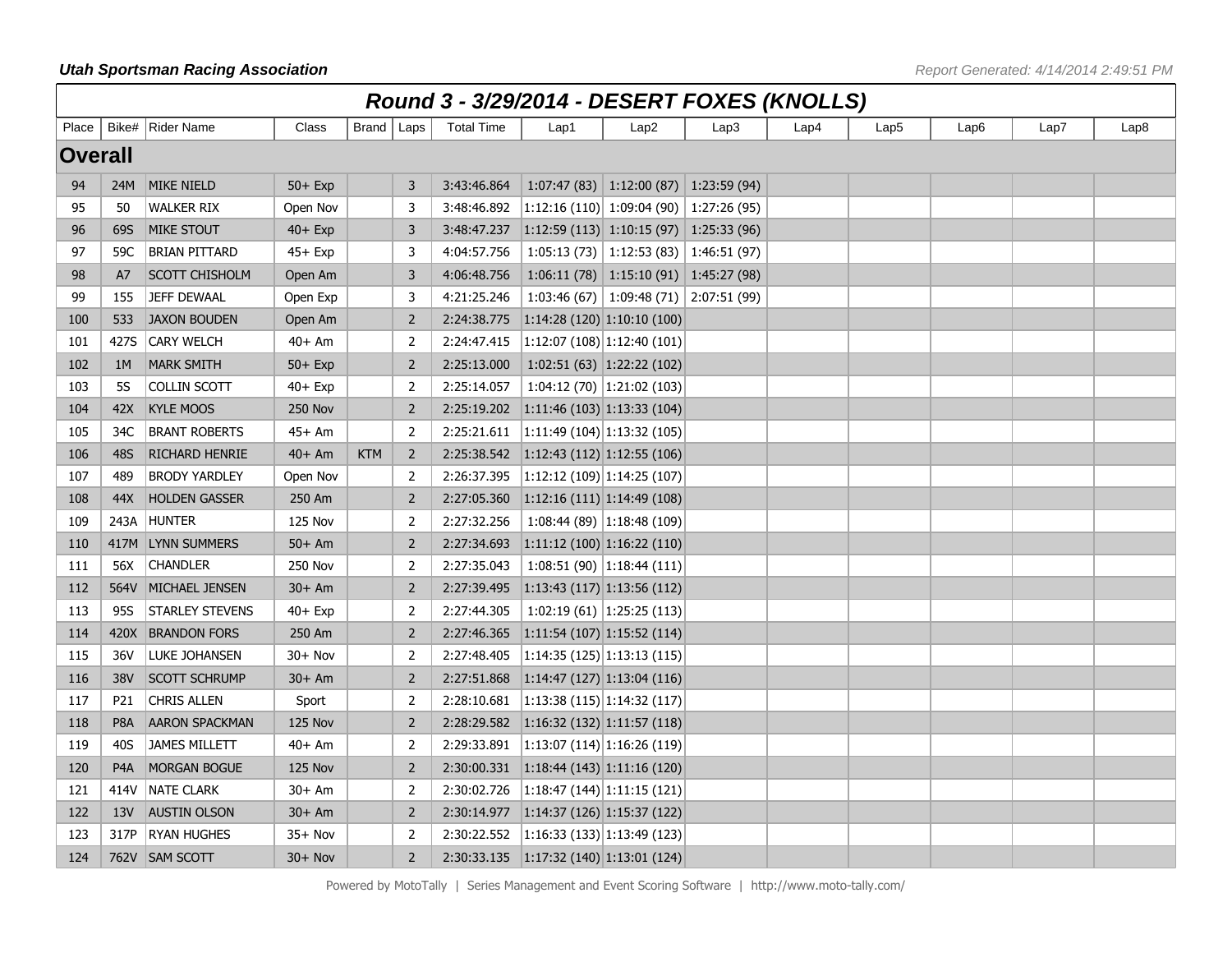|                | Round 3 - 3/29/2014 - DESERT FOXES (KNOLLS) |                        |                |              |                |                   |                                                       |                                                     |      |      |                  |                  |      |      |
|----------------|---------------------------------------------|------------------------|----------------|--------------|----------------|-------------------|-------------------------------------------------------|-----------------------------------------------------|------|------|------------------|------------------|------|------|
| Place          |                                             | Bike#   Rider Name     | Class          | Brand   Laps |                | <b>Total Time</b> | Lap1                                                  | Lap2                                                | Lap3 | Lap4 | Lap <sub>5</sub> | Lap <sub>6</sub> | Lap7 | Lap8 |
| <b>Overall</b> |                                             |                        |                |              |                |                   |                                                       |                                                     |      |      |                  |                  |      |      |
| 125            | 436                                         | <b>JEREMY ANDERSON</b> | Open Nov       |              | 2              | 2:30:37.871       | $\vert 1:16:28(131)\vert 1:14:09(125)\vert$           |                                                     |      |      |                  |                  |      |      |
| 126            | 77P                                         | <b>JEREMY BENNETT</b>  | $35+Am$        |              | $\overline{2}$ | 2:30:43.050       | $\vert 1:15:22(129) \vert 1:15:21(126) \vert$         |                                                     |      |      |                  |                  |      |      |
| 127            | 31T                                         | <b>JASON REESE</b>     | Team           |              | $\overline{2}$ | 2:31:19.658       | $\left  \frac{1:14:32}{2}\right $ (123) 1:16:47 (127) |                                                     |      |      |                  |                  |      |      |
| 128            | 11S                                         | <b>BRIAN ADAMS</b>     | $40+Am$        |              | $\overline{2}$ | 2:31:27.193       | 1:14:33(124)1:16:54(128)                              |                                                     |      |      |                  |                  |      |      |
| 129            | 629S                                        | <b>TRAVIS GARDNER</b>  | $40+Am$        |              | $\overline{2}$ | 2:31:33.614       | $\left  1:14:20(119) \right  1:17:13(129)$            |                                                     |      |      |                  |                  |      |      |
| 130            | 14S                                         | <b>KURT ELDRIDGE</b>   | $40+Am$        |              | 2              | 2:31:38.060       | $\vert 1:14:02(118)\vert 1:17:36(130)\vert$           |                                                     |      |      |                  |                  |      |      |
| 131            | 55M                                         | <b>BILL WINTERS</b>    | $50+Am$        |              | $\overline{2}$ | 2:31:41.573       |                                                       | 1:16:40(134) 1:15:01(131)                           |      |      |                  |                  |      |      |
| 132            | 120P                                        | MATT HUNT              | $35+$ Nov      |              | $\overline{2}$ | 2:31:48.345       | $\vert 1:19:10(146) \vert 1:12:38(132) \vert$         |                                                     |      |      |                  |                  |      |      |
| 133            | 98X                                         | <b>CHASE COWAN</b>     | <b>250 Nov</b> |              | $\overline{2}$ | 2:31:51.465       | $\left  1:16:48(136) \right  1:15:03(133)$            |                                                     |      |      |                  |                  |      |      |
| 134            | <b>P17X</b>                                 | <b>AUSTIN WEBSTER</b>  | <b>250 Nov</b> |              | $\overline{2}$ | 2:32:04.023       | $\vert 1:18:29(142)\vert 1:13:35(134)\vert$           |                                                     |      |      |                  |                  |      |      |
| 135            | 19P                                         | <b>BRADEN DAY</b>      | $35+$ Nov      |              | 2              | 2:32:16.320       |                                                       | 1:16:42(135) 1:15:34(135)                           |      |      |                  |                  |      |      |
| 136            | 86                                          | <b>CORBY FUHRIMAN</b>  | Open Nov       |              | $\overline{2}$ | 2:32:29.281       | $\vert 1:18:24(141) \vert 1:14:05(136) \vert$         |                                                     |      |      |                  |                  |      |      |
| 137            | T65                                         | <b>JOE JEPSEN</b>      | Team           |              | 2              | 2:34:10.723       |                                                       | 1:17:31(139) 1:16:39(137)                           |      |      |                  |                  |      |      |
| 138            | 495V                                        | <b>KYLE WEST</b>       | $30 + Nov$     |              | $\overline{2}$ | 2:34:45.871       | $\vert 1:17:29(138)\vert 1:17:16(138)\vert$           |                                                     |      |      |                  |                  |      |      |
| 139            | 486                                         | TRENT PASTIR           | Open Nov       |              | $\overline{2}$ | 2:35:03.935       | $\left  1:19:45(147) \right  1:15:18(139)$            |                                                     |      |      |                  |                  |      |      |
| 140            | 97A                                         | <b>COLE COWAN</b>      | <b>125 Nov</b> |              | $\overline{2}$ | 2:35:47.910       | $\vert 1:17:05(137)\vert 1:18:42(140)\vert$           |                                                     |      |      |                  |                  |      |      |
| 141            | 758                                         | SPENCER KIRK           | Open Am        |              | $\overline{2}$ | 2:37:40.076       |                                                       | 1:14:30(121) 1:23:10(141)                           |      |      |                  |                  |      |      |
| 142            | 762A                                        | <b>HUNTER CRAGHEAD</b> | 125 Am         |              | $\overline{2}$ | 2:38:05.985       | 1:14:31(122) 1:23:34(142)                             |                                                     |      |      |                  |                  |      |      |
| 143            | 42P                                         | <b>JARED WHITAKER</b>  | $35+$ Nov      |              | $\overline{2}$ | 2:38:56.175       | 1:16:26(130) 1:22:30(143)                             |                                                     |      |      |                  |                  |      |      |
| 144            | 420                                         | <b>MARCUS JOHNSON</b>  | Open Nov       |              | $\overline{2}$ | 2:39:10.875       | $\vert 1:24:04(150)\vert 1:15:06(144)\vert$           |                                                     |      |      |                  |                  |      |      |
| 145            | 65                                          | <b>DEREK HABEL</b>     | Open Nov       |              | $\overline{2}$ | 2:40:29.608       |                                                       | $\left  \frac{1:24:07}{1.51} \right $ 1:16:22 (145) |      |      |                  |                  |      |      |
| 146            | 87X                                         | PETE ERICKSON          | <b>250 Nov</b> |              | $\overline{2}$ | 2:42:25.932       | $\vert 1:18:50(145) \vert 1:23:35(146) \vert$         |                                                     |      |      |                  |                  |      |      |
| 147            | 82S                                         | <b>BRYCE DIXON</b>     | $40+$ Nov      |              | 2              | 2:43:13.545       | $\vert 1:14:49(128)\vert 1:28:24(147)$                |                                                     |      |      |                  |                  |      |      |
| 148            | <b>22V</b>                                  | <b>TYSON ANDREWS</b>   | $30 + Nov$     | <b>KTM</b>   | $\overline{2}$ | 2:45:43.265       | 1:26:48(156)1:18:55(148)                              |                                                     |      |      |                  |                  |      |      |
| 149            | <b>P10A</b>                                 | <b>COLETON JAFFA</b>   | <b>125 Nov</b> |              | 2              | 2:46:29.430       |                                                       | 1:26:27(154) 1:20:02(149)                           |      |      |                  |                  |      |      |
| 150            | 96V                                         | MICHAEL GOLDMAN        | $30+Am$        |              | $\overline{2}$ | 2:46:57.964       | 1:26:08 (153) 1:20:49 (150)                           |                                                     |      |      |                  |                  |      |      |
| 151            | 930A                                        | <b>MCKAY MOSS</b>      | <b>125 Nov</b> |              | 2              | 2:47:35.846       |                                                       | $\left  \frac{1:28:41}{1:67} \right $ 1:18:54 (151) |      |      |                  |                  |      |      |
| 152            | 421                                         | <b>MITCH CREW</b>      | Open Nov       |              | $\overline{2}$ | 2:48:48.135       | $\vert$ 1:24:16 (152) 1:24:32 (152)                   |                                                     |      |      |                  |                  |      |      |
| 153            | 46M                                         | <b>JON DEGRAY</b>      | $50+Am$        |              | $\overline{2}$ | 2:50:13.707       |                                                       | 1:27:11(160) 1:23:02(153)                           |      |      |                  |                  |      |      |
| 154            | P <sub>9</sub> X                            | <b>CASEY CRANDALL</b>  | <b>250 Nov</b> |              | $\overline{2}$ | 2:53:12.872       | 1:23:48(149)1:29:24(154)                              |                                                     |      |      |                  |                  |      |      |
| 155            | <b>P16A</b>                                 | <b>BROCK DESPAIN</b>   | <b>125 Nov</b> |              | $\overline{2}$ | 2:53:30.959       | 1:29:53(177) 1:23:37(155)                             |                                                     |      |      |                  |                  |      |      |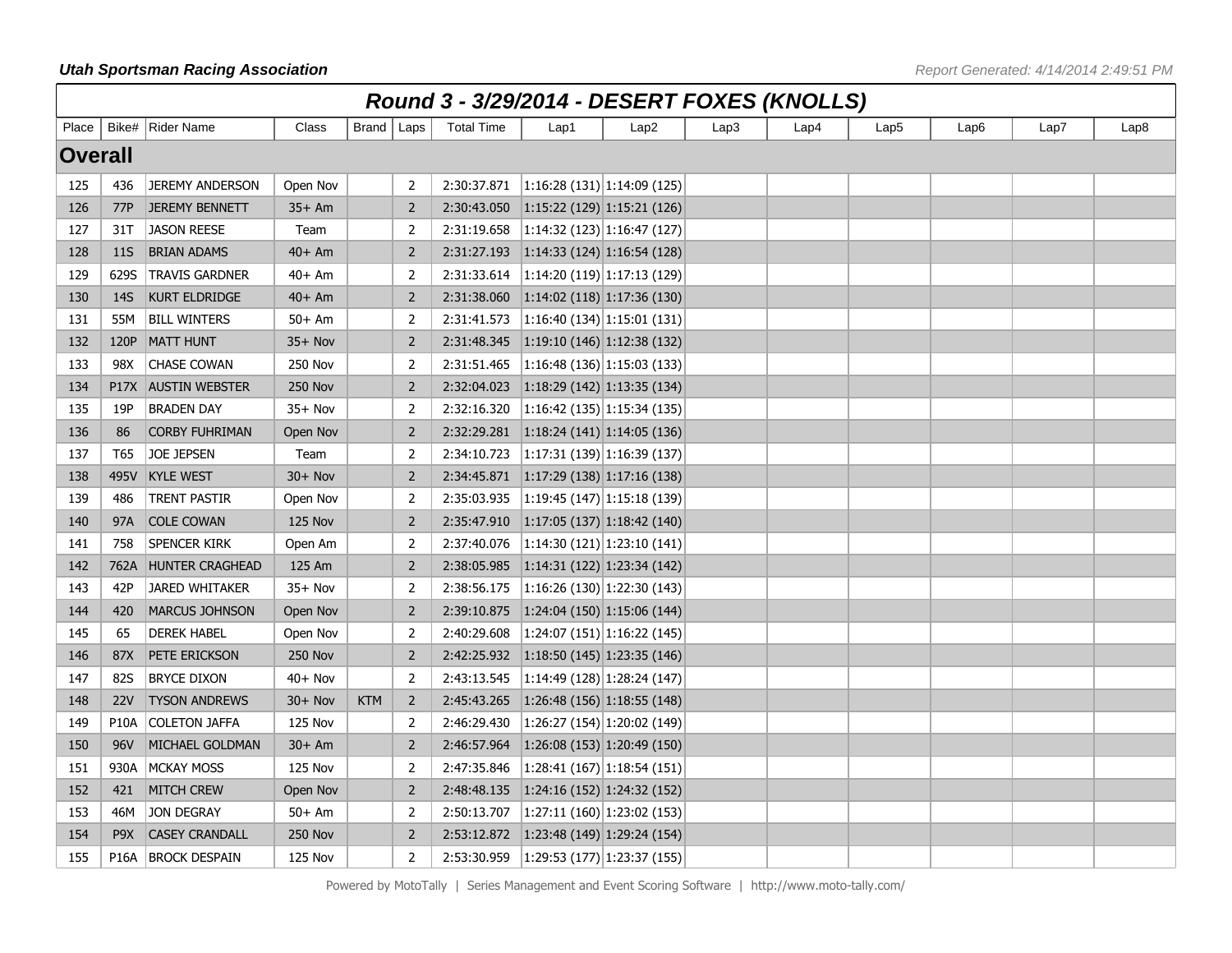|                | Round 3 - 3/29/2014 - DESERT FOXES (KNOLLS) |                         |                  |              |                |                   |                                                       |                             |      |      |      |      |      |                  |
|----------------|---------------------------------------------|-------------------------|------------------|--------------|----------------|-------------------|-------------------------------------------------------|-----------------------------|------|------|------|------|------|------------------|
| Place          |                                             | Bike#   Rider Name      | Class            | Brand   Laps |                | <b>Total Time</b> | Lap1                                                  | Lap2                        | Lap3 | Lap4 | Lap5 | Lap6 | Lap7 | Lap <sub>8</sub> |
| <b>Overall</b> |                                             |                         |                  |              |                |                   |                                                       |                             |      |      |      |      |      |                  |
| 156            | 46                                          | <b>GARRISON BARNES</b>  | Open Nov         |              | 2              | 2:54:35.890       | $\vert 1:28:02 \ (166) \ 1:26:33 \ (156)$             |                             |      |      |      |      |      |                  |
| 157            | 714W                                        | <b>JOSIE SUMMERS</b>    | Women Nov        |              | $\overline{2}$ | 2:55:45.782       | $\left  \frac{1:29:47}{1:26} \right $ 1:25:58 (157)   |                             |      |      |      |      |      |                  |
| 158            | 24A                                         | <b>RYAN NELSON</b>      | <b>125 Nov</b>   |              | $\overline{2}$ | 2:56:32.810       | $\vert 1:29:03(171) \vert 1:27:29(158) \vert$         |                             |      |      |      |      |      |                  |
| 159            | P8M                                         | STEVEN MORGAN           | $50+$ Nov        |              | 2              | 2:58:08.989       | $\left  1:27:09(159) \right  1:30:59(159)$            |                             |      |      |      |      |      |                  |
| 160            | 429S                                        | <b>TERRY VANLEEUWEN</b> | $40+$ Nov        |              | 2              | 2:58:18.191       | $\vert 1:23:11(148)\vert 1:35:07(160)\vert$           |                             |      |      |      |      |      |                  |
| 161            | 32M                                         | <b>KYLE CROCKETT</b>    | $50+$ Nov        |              | 2              | 2:59:25.459       | 1:27:58(165) 1:31:27(161)                             |                             |      |      |      |      |      |                  |
| 162            | 325A                                        | <b>TREVOR DRURY</b>     | <b>125 Nov</b>   |              | $\overline{2}$ | 3:00:59.364       | 1:28:53(168) 1:32:06(162)                             |                             |      |      |      |      |      |                  |
| 163            | 426V                                        | <b>COLE BEARD</b>       | $30 + Nov$       |              | 2              | 3:01:01.414       | $\vert 1:34:52(181) \vert 1:26:09(163)$               |                             |      |      |      |      |      |                  |
| 164            | P <sub>12</sub>                             | <b>PARK MADSEN</b>      | Open Nov         |              | $\overline{2}$ | 3:01:07.547       | 1:26:30(155) 1:34:37(164)                             |                             |      |      |      |      |      |                  |
| 165            | 42S                                         | <b>GARRETT WALLIN</b>   | $40+$ Nov        |              | 2              | 3:01:27.059       | $\left  \frac{1:29:41}{1:75} \right $ 1:31:46 (165)   |                             |      |      |      |      |      |                  |
| 166            | 29C                                         | <b>BRANDON JOHNSON</b>  | $45+$ Nov        |              | $\overline{2}$ | 3:01:27.605       | $\vert$ 1:35:38 (182) 1:25:49 (166)                   |                             |      |      |      |      |      |                  |
| 167            | <b>P15M</b>                                 | <b>STEVE MCARTHUR</b>   | $50+$ Nov        |              | $\overline{2}$ | 3:01:32.495       | (1:28:54(169)1:32:38(167))                            |                             |      |      |      |      |      |                  |
| 168            | <b>P12S</b>                                 | <b>SHAWN BECK</b>       | $40+$ Nov        |              | $\overline{2}$ | 3:01:56.009       | $\vert 1:27:19(162)\vert 1:34:37(168)\vert$           |                             |      |      |      |      |      |                  |
| 169            | 57A                                         | <b>CHANCE KOLAN</b>     | 125 Am           |              | 2              | 3:02:18.846       | 1:53:25(189) 1:08:53(169)                             |                             |      |      |      |      |      |                  |
| 170            | 31A                                         | <b>TALON STONE</b>      | <b>125 Nov</b>   |              | $\overline{2}$ | 3:02:20.876       | $\vert 1:31:38(178)\vert 1:30:42(170)\vert$           |                             |      |      |      |      |      |                  |
| 171            | 42A                                         | <b>RILEY WALLIN</b>     | <b>125 Nov</b>   |              | $\overline{2}$ | 3:03:43.608       | $\left  \frac{1:29:05}{1:22} \right $ 1:34:38 (171)   |                             |      |      |      |      |      |                  |
| 172            | 5M                                          | <b>CLAY LISTON</b>      | $50+Am$          |              | $\overline{2}$ | 3:03:57.796       | $\vert$ 1:26:53 (157) 1:37:04 (172)                   |                             |      |      |      |      |      |                  |
| 173            | 92C                                         | <b>LUDEK SRAJER</b>     | 45+ Nov          |              | 2              | 3:06:09.960       | 1:27:49(164) 1:38:20(173)                             |                             |      |      |      |      |      |                  |
| 174            | 27V                                         | <b>STRATTON GRAVES</b>  | $30 + Nov$       |              | $\overline{2}$ | 3:06:18.492       | $\vert 1:36:58(185) \vert 1:29:20(174) \vert$         |                             |      |      |      |      |      |                  |
| 175            | 119X                                        | <b>TANNER SMITH</b>     | <b>250 Nov</b>   |              | 2              | 3:08:32.345       |                                                       | 1:27:17(161) 1:41:15(175)   |      |      |      |      |      |                  |
| 176            | 718A                                        | <b>LUKE SUMMERS</b>     | <b>125 Nov</b>   |              | $\overline{2}$ | 3:12:58.034       | $\vert 1:27:01 \; (158) \vert 1:45:57 \; (176) \vert$ |                             |      |      |      |      |      |                  |
| 177            | 925V                                        | <b>TOM BOWCUTT</b>      | $30+Am$          |              | 2              | 3:15:30.331       | $\vert 1:31:58(179) \vert 1:43:32(177)$               |                             |      |      |      |      |      |                  |
| 178            | 31X                                         | <b>DAVID</b>            | <b>250 Nov</b>   |              | $\overline{2}$ | 3:17:10.532       | $\vert 1:34:35(180) \vert 1:42:35(178) \vert$         |                             |      |      |      |      |      |                  |
| 179            | 196                                         | <b>JOEY AAGARD</b>      | Open Nov         |              | 2              | 3:22:15.181       |                                                       | $1:07:54(84)$ 2:14:21 (179) |      |      |      |      |      |                  |
| 180            | 45A                                         | <b>SAWYER HENLEY</b>    | <b>125 Nov</b>   |              | 2              | 3:22:20.961       | $\vert 1:35:39(183) \vert 1:46:41(180)$               |                             |      |      |      |      |      |                  |
| 181            | 19S                                         | <b>JASON HENLEY</b>     | Sport            |              | $\overline{2}$ | 3:22:26.029       | $\left  1:35:40(184) \right  1:46:46(181)$            |                             |      |      |      |      |      |                  |
| 182            | 690                                         | <b>TRISTON HARRISON</b> | Open Nov         |              | $\overline{2}$ | 3:22:36.325       | $\vert 1:47:09(187) \vert 1:35:27(182)$               |                             |      |      |      |      |      |                  |
| 183            | 949C                                        | <b>SCOTT EWELL</b>      | $45+$ Nov        |              | 2              | 3:23:09.553       | $\left 1:43:06(186)\right 1:40:03(183)$               |                             |      |      |      |      |      |                  |
| 184            | 24W                                         | <b>KARLIE SPENCER</b>   | <b>Women Nov</b> |              | $\overline{2}$ | 3:23:18.675       | $\vert$ 1:29:32 (173) 1:53:46 (184)                   |                             |      |      |      |      |      |                  |
| 185            | 87                                          | <b>JERAMY MATTINSON</b> | Open Nov         |              | 2              | 3:27:58.099       | $\left 1:28:57(170)\right 1:59:01(185)$               |                             |      |      |      |      |      |                  |
| 186            | 82W                                         | <b>CHRISTIE WILKES</b>  | Women Am         |              | $\overline{2}$ |                   | 4:18:21.852 2:02:49 (190) 2:15:32 (186)               |                             |      |      |      |      |      |                  |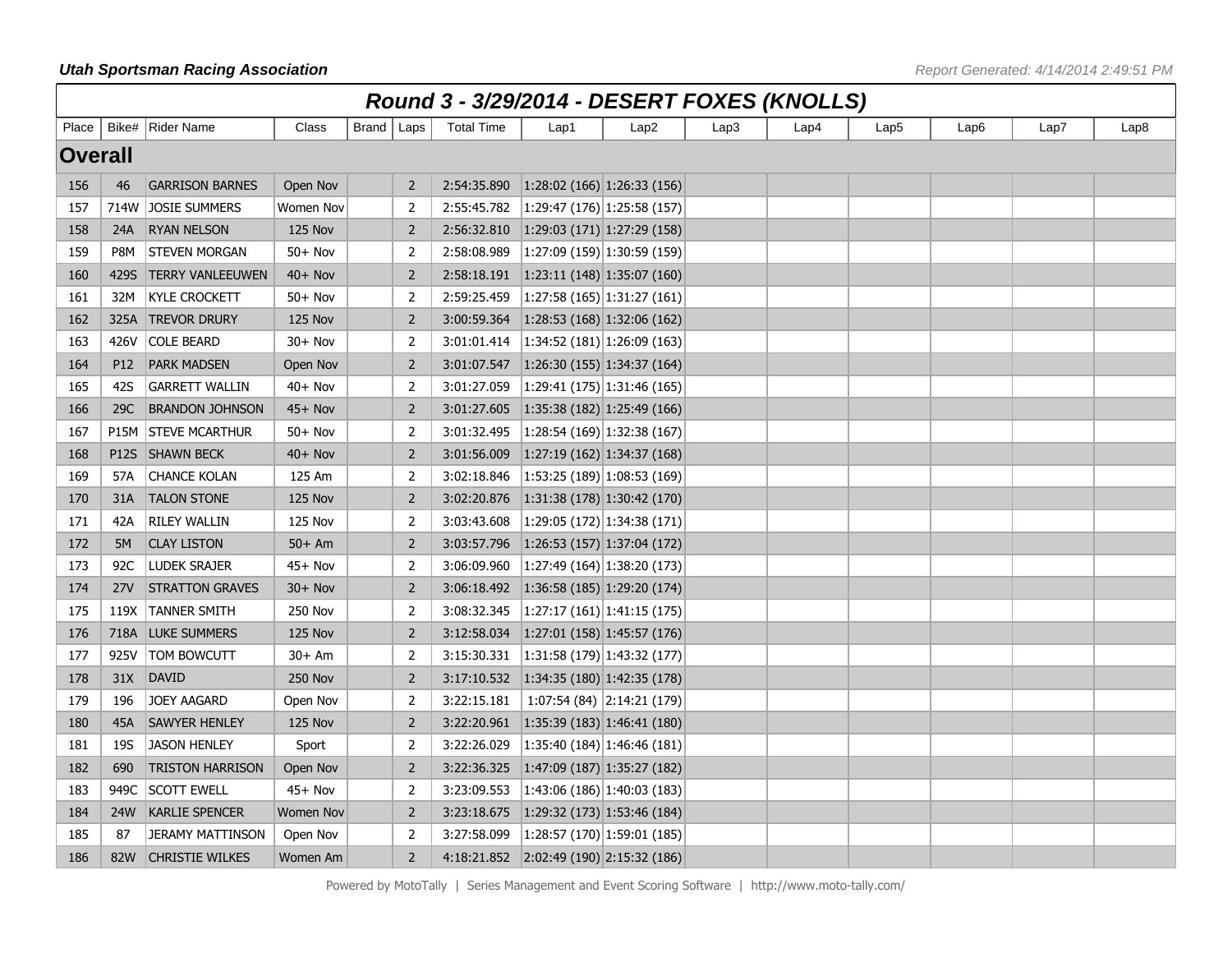|                | Round 3 - 3/29/2014 - DESERT FOXES (KNOLLS)<br>Brand   Laps |                         |                  |            |                |                   |                                        |                  |      |      |      |      |      |      |
|----------------|-------------------------------------------------------------|-------------------------|------------------|------------|----------------|-------------------|----------------------------------------|------------------|------|------|------|------|------|------|
| Place          |                                                             | Bike#   Rider Name      | Class            |            |                | <b>Total Time</b> | Lap1                                   | Lap <sub>2</sub> | Lap3 | Lap4 | Lap5 | Lap6 | Lap7 | Lap8 |
| <b>Overall</b> |                                                             |                         |                  |            |                |                   |                                        |                  |      |      |      |      |      |      |
| 187            | T63                                                         | <b>QUINN DUNN</b>       | Team             |            | 2              | 4:19:13.997       | $\vert 1:48:26(188)\vert 2:30:47(187)$ |                  |      |      |      |      |      |      |
| 188            | <b>T58</b>                                                  | <b>TRAVIS BOROVATZ</b>  | Team             |            | $\overline{2}$ | 4:23:23.163       | 1:10:28 (97)   3:12:55 (188)           |                  |      |      |      |      |      |      |
| 189            | N3R                                                         | <b>KERRY CHARTIER</b>   | $60 + Exp$       |            | $\mathbf{1}$   | 1:27:28.243       | 1:27:28(163)                           |                  |      |      |      |      |      |      |
| 190            | 2R                                                          | LARRY BARLAGE           | $60 + Exp$       |            | $\mathbf{1}$   | 1:29:39.358       | 1:29:39(174)                           |                  |      |      |      |      |      |      |
| 191            | 224V                                                        | <b>CASEY THOMPSON</b>   | $30+Am$          | <b>KTM</b> | $\mathbf{1}$   | 2:25:32.174       | 2:25:32(191)                           |                  |      |      |      |      |      |      |
| 192            | 74S                                                         | <b>SHANE TIERNAN</b>    | $40+$ Nov        |            | 1              |                   | 2:25:37.392 2:25:37 (192)              |                  |      |      |      |      |      |      |
| 193            | 119S                                                        | <b>SHAUN KINNEY</b>     | $40+Am$          |            | 1              | 2:25:38.412       | 2:25:38(193)                           |                  |      |      |      |      |      |      |
| 194            | 830W                                                        | <b>CHARLOTTE DANSIE</b> | <b>Women Nov</b> |            | $\mathbf{1}$   | 2:25:44.275       | 2:25:44(194)                           |                  |      |      |      |      |      |      |
| 195            | 357W                                                        | <b>ANDIE ROBINSON</b>   | Women Nov        |            | 1              | 2:25:47.349       | 2:25:47(195)                           |                  |      |      |      |      |      |      |
| 196            | 55P                                                         | MICHAEL HUBBARD         | $35+$ Nov        |            | $\mathbf{1}$   | 2:26:05.828       | 2:26:05(196)                           |                  |      |      |      |      |      |      |
| 197            | 95W                                                         | SHANIA STEVENS          | Women Nov        |            | 1              | 2:26:07.908       | 2:26:07(197)                           |                  |      |      |      |      |      |      |
| 198            | 612P                                                        | <b>KELLY EDGER</b>      | $35+$ Nov        |            | 1              | 2:26:41.180       | 2:26:41(198)                           |                  |      |      |      |      |      |      |
| 199            | 409                                                         | <b>KYLE THOMPSON</b>    | Open Nov         |            | -1             | 2:26:54.140       | 2:26:54(199)                           |                  |      |      |      |      |      |      |
| 200            | 721V                                                        | DANIEL DAVIS            | $30 + Nov$       |            | 1              | 2:26:57.537       | 2:26:57(200)                           |                  |      |      |      |      |      |      |
| 201            | 529W                                                        | SAMANTHA BAIRD          | Women Am         |            | 1              | 2:27:05.690       | 2:27:05(201)                           |                  |      |      |      |      |      |      |
| 202            | 66A                                                         | <b>DYLAN THORNBURG</b>  | <b>125 Nov</b>   |            | 1              | 2:27:07.438       | 2:27:07(202)                           |                  |      |      |      |      |      |      |
| 203            | 25M                                                         | <b>BRUCE BOYD</b>       | $50+Am$          |            | -1             | 2:27:10.558       | 2:27:10(203)                           |                  |      |      |      |      |      |      |
| 204            | P11                                                         | <b>BRAD EAVES</b>       | Open Nov         |            | 1              | 2:27:12.578       | 2:27:12(204)                           |                  |      |      |      |      |      |      |
| 205            | 48C                                                         | TOM SAVIANO             | $45+$ Nov        |            | $\mathbf{1}$   | 2:27:16.693       | 2:27:16(205)                           |                  |      |      |      |      |      |      |
| 206            | 78                                                          | <b>SPENCER HENRIE</b>   | Open Nov         |            | $\mathbf{1}$   | 2:27:17.263       | 2:27:17(206)                           |                  |      |      |      |      |      |      |
| 207            | <b>P10X</b>                                                 | PORTER EVANS            | <b>250 Nov</b>   |            | $\mathbf{1}$   | 2:27:18.783       | 2:27:18(207)                           |                  |      |      |      |      |      |      |
| 208            |                                                             | 151M KEVIN ALLRED       | $50+$ Nov        | YAM        | $\mathbf{1}$   | 2:27:26.016       | 2:27:26(208)                           |                  |      |      |      |      |      |      |
| 209            | 982A                                                        | <b>BRONSON BOWDEN</b>   | <b>125 Nov</b>   |            | 1              | 2:27:27.096       | 2:27:27(209)                           |                  |      |      |      |      |      |      |
| 210            | <b>P18X</b>                                                 | <b>BRENNAN MURRAY</b>   | <b>250 Nov</b>   |            | 1              | 2:27:53.628       | 2:27:53(210)                           |                  |      |      |      |      |      |      |
| 211            | 211S                                                        | <b>ALAN HERBERT</b>     | 40+ Nov          |            | -1             | 2:28:24.782       | 2:28:24(211)                           |                  |      |      |      |      |      |      |
| 212            | P <sub>22</sub>                                             | <b>BARRY PREUSZ</b>     | Sport            |            | 1              |                   | 2:35:07.091 2:35:07 (212)              |                  |      |      |      |      |      |      |
| 213            | P14                                                         | TOM MCLAUGHLIN          | Sport            |            | $\mathbf{1}$   | 2:36:36.162       | 2:36:36(213)                           |                  |      |      |      |      |      |      |
| 214            | 33W                                                         | <b>MARCIE WOODALL</b>   | <b>Women Nov</b> |            | 1              |                   | 2:51:36.351 2:51:36 (214)              |                  |      |      |      |      |      |      |
| <b>DNF</b>     | 77X                                                         | <b>CLINTON WINTERS</b>  | <b>250 Nov</b>   |            | 0              |                   |                                        |                  |      |      |      |      |      |      |
| <b>DNF</b>     | P <sub>1</sub> X                                            | <b>LUKAS FAIR</b>       | <b>250 Nov</b>   |            | $\bf{0}$       |                   |                                        |                  |      |      |      |      |      |      |
| <b>DNF</b>     | P <sub>2</sub> V                                            | <b>TAVIS GARREBN</b>    | 30+ Nov          |            | 0              |                   |                                        |                  |      |      |      |      |      |      |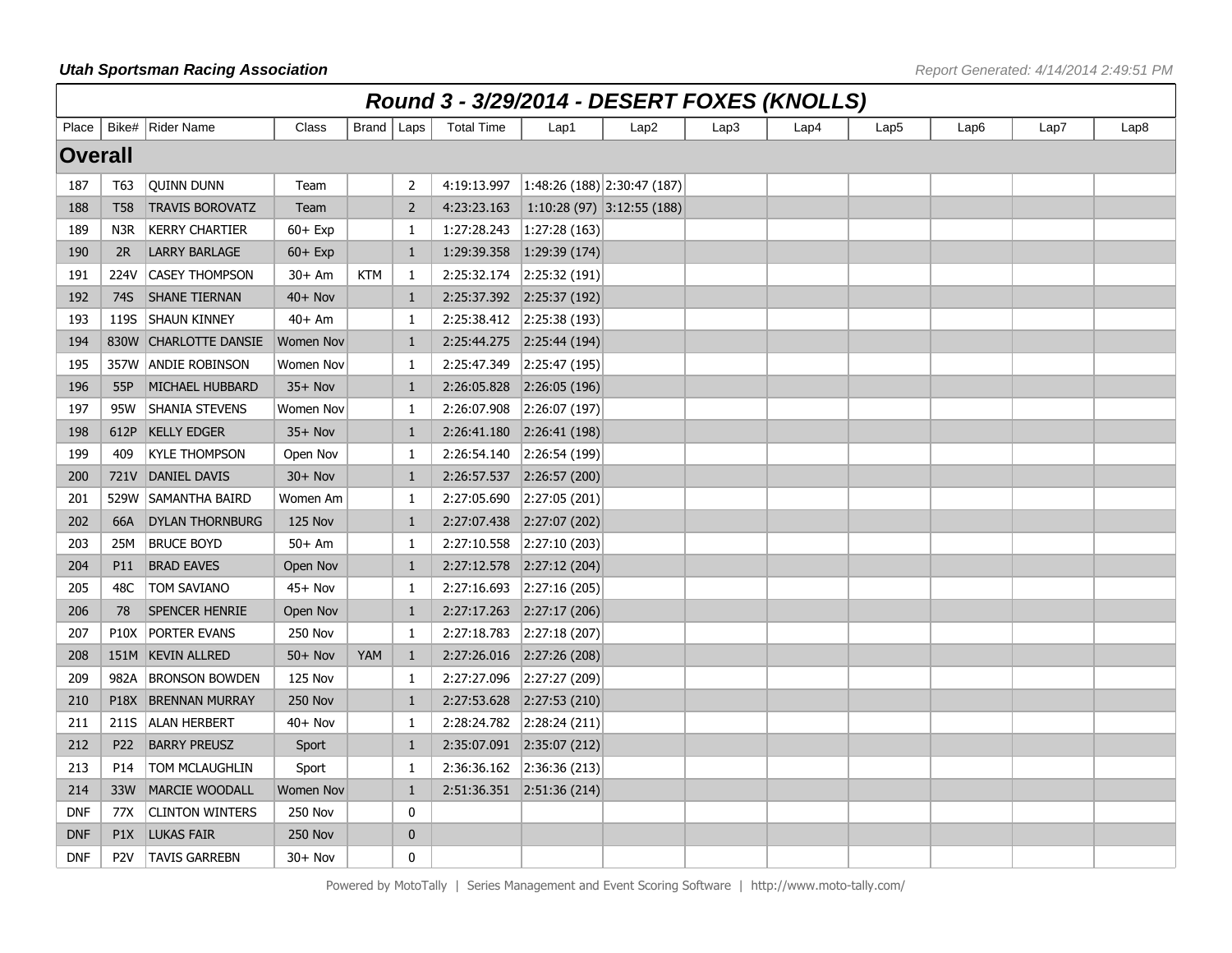|                | Round 3 - 3/29/2014 - DESERT FOXES (KNOLLS)<br>Brand   Laps |                         |                  |            |                  |                   |      |                  |      |      |                  |      |      |      |
|----------------|-------------------------------------------------------------|-------------------------|------------------|------------|------------------|-------------------|------|------------------|------|------|------------------|------|------|------|
| Place          |                                                             | Bike# Rider Name        | Class            |            |                  | <b>Total Time</b> | Lap1 | Lap <sub>2</sub> | Lap3 | Lap4 | Lap <sub>5</sub> | Lap6 | Lap7 | Lap8 |
| <b>Overall</b> |                                                             |                         |                  |            |                  |                   |      |                  |      |      |                  |      |      |      |
| <b>DNF</b>     | 123                                                         | <b>ANTHONY MARTINEZ</b> | Open Nov         |            | $\bf{0}$         |                   |      |                  |      |      |                  |      |      |      |
| <b>DNF</b>     | 863                                                         | <b>TREVOR PAINTER</b>   | Open Nov         |            | $\mathbf 0$      |                   |      |                  |      |      |                  |      |      |      |
| <b>DNF</b>     | 166A                                                        | <b>BURKE BARNES</b>     | 125 Nov          |            | $\boldsymbol{0}$ |                   |      |                  |      |      |                  |      |      |      |
| <b>DNF</b>     | P <sub>3</sub> W                                            | <b>FARRAH WORKMAN</b>   | Women Nov        |            | 0                |                   |      |                  |      |      |                  |      |      |      |
| <b>DNF</b>     | 8X                                                          | <b>TY DANSIE</b>        | 250 Am           |            | $\boldsymbol{0}$ |                   |      |                  |      |      |                  |      |      |      |
| <b>DNF</b>     | 55V                                                         | <b>SKYLAR WIDDISON</b>  | $30+Am$          |            | $\mathbf 0$      |                   |      |                  |      |      |                  |      |      |      |
| <b>DNF</b>     | 750S                                                        | <b>PAUL ANDERSON</b>    | $40+$ Exp        |            | $\mathbf{0}$     |                   |      |                  |      |      |                  |      |      |      |
| <b>DNF</b>     | 55                                                          | <b>SHAY DAVIES</b>      | Open Exp         |            | $\mathbf 0$      |                   |      |                  |      |      |                  |      |      |      |
| <b>DNF</b>     | 217V                                                        | <b>JAY ORTON</b>        | $30 + Exp$       |            | $\mathbf{0}$     |                   |      |                  |      |      |                  |      |      |      |
| <b>DNF</b>     | 51W                                                         | JESSICA RHODES          | <b>Women Nov</b> |            | 0                |                   |      |                  |      |      |                  |      |      |      |
| <b>DNF</b>     | A <sub>2</sub> P                                            | DAVE WHITLOCK           | $35+Am$          |            | $\mathbf{0}$     |                   |      |                  |      |      |                  |      |      |      |
| <b>DNF</b>     | 25A                                                         | <b>STEVEN HENRIE</b>    | <b>125 Nov</b>   |            | 0                |                   |      |                  |      |      |                  |      |      |      |
| <b>DNF</b>     | 18A                                                         | <b>CODY FORS</b>        | <b>125 Nov</b>   |            | $\mathbf{0}$     |                   |      |                  |      |      |                  |      |      |      |
| <b>DNF</b>     | 77S                                                         | <b>DAN BROCK</b>        | $40+$ Nov        |            | $\mathbf 0$      |                   |      |                  |      |      |                  |      |      |      |
| <b>DNF</b>     | 333                                                         | <b>CORTLAND WILSON</b>  | Open Nov         |            | $\mathbf{0}$     |                   |      |                  |      |      |                  |      |      |      |
| <b>DNF</b>     | 916W                                                        | MEGAN MORRISON          | Women Am         |            | $\mathbf 0$      |                   |      |                  |      |      |                  |      |      |      |
| <b>DNF</b>     | <b>P14X</b>                                                 | <b>JUSTIN STEWART</b>   | <b>250 Nov</b>   |            | $\boldsymbol{0}$ |                   |      |                  |      |      |                  |      |      |      |
| <b>DNF</b>     | A10X                                                        | <b>PAUL NEFF</b>        | 250 Am           |            | $\mathbf 0$      |                   |      |                  |      |      |                  |      |      |      |
| <b>DNF</b>     | P <sub>19</sub>                                             | <b>BRITT HAIGHT</b>     | Sport            |            | $\boldsymbol{0}$ |                   |      |                  |      |      |                  |      |      |      |
| <b>DNF</b>     | P <sub>20</sub>                                             | <b>JESSE DAVIS</b>      | Sport            |            | $\mathbf 0$      |                   |      |                  |      |      |                  |      |      |      |
| <b>DNF</b>     | 789                                                         | ERIK ANDERSEN           | Open Nov         | <b>KTM</b> | $\mathbf{0}$     |                   |      |                  |      |      |                  |      |      |      |
| <b>DNF</b>     | 146A                                                        | LOGAN SMITH             | <b>125 Nov</b>   |            | $\mathbf 0$      |                   |      |                  |      |      |                  |      |      |      |
| <b>DNF</b>     | 91A                                                         | <b>JACE JENSEN</b>      | <b>125 Nov</b>   |            | $\mathbf{0}$     |                   |      |                  |      |      |                  |      |      |      |
| <b>DNF</b>     | 34V                                                         | <b>BRETT YOUNG</b>      | $30 + Exp$       |            | 0                |                   |      |                  |      |      |                  |      |      |      |
| <b>DNF</b>     | 113V                                                        | <b>CHIP COVILL</b>      | $30+Am$          |            | $\mathbf 0$      |                   |      |                  |      |      |                  |      |      |      |
| <b>DNF</b>     | 62M                                                         | LONNIE BESST            | $50+$ Nov        |            | $\mathbf 0$      |                   |      |                  |      |      |                  |      |      |      |
| <b>DNF</b>     | 26P                                                         | <b>BRANDON BEVAN</b>    | $35+$ Nov        |            | $\boldsymbol{0}$ |                   |      |                  |      |      |                  |      |      |      |
| <b>DNF</b>     | 24P                                                         | <b>JIM KELLER</b>       | $35+Am$          |            | $\mathbf 0$      |                   |      |                  |      |      |                  |      |      |      |
| <b>DNF</b>     | E <sub>2</sub> P                                            | <b>KEVIN KNIGHT</b>     | $35+$ Exp        |            | $\mathbf{0}$     |                   |      |                  |      |      |                  |      |      |      |
| <b>DNF</b>     | 212P                                                        | <b>SHAWN MYERS</b>      | $35+$ Exp        |            | 0                |                   |      |                  |      |      |                  |      |      |      |
| <b>DNF</b>     | 35P                                                         | <b>ALLEN HILL</b>       | $35+Am$          |            | $\mathbf{0}$     |                   |      |                  |      |      |                  |      |      |      |